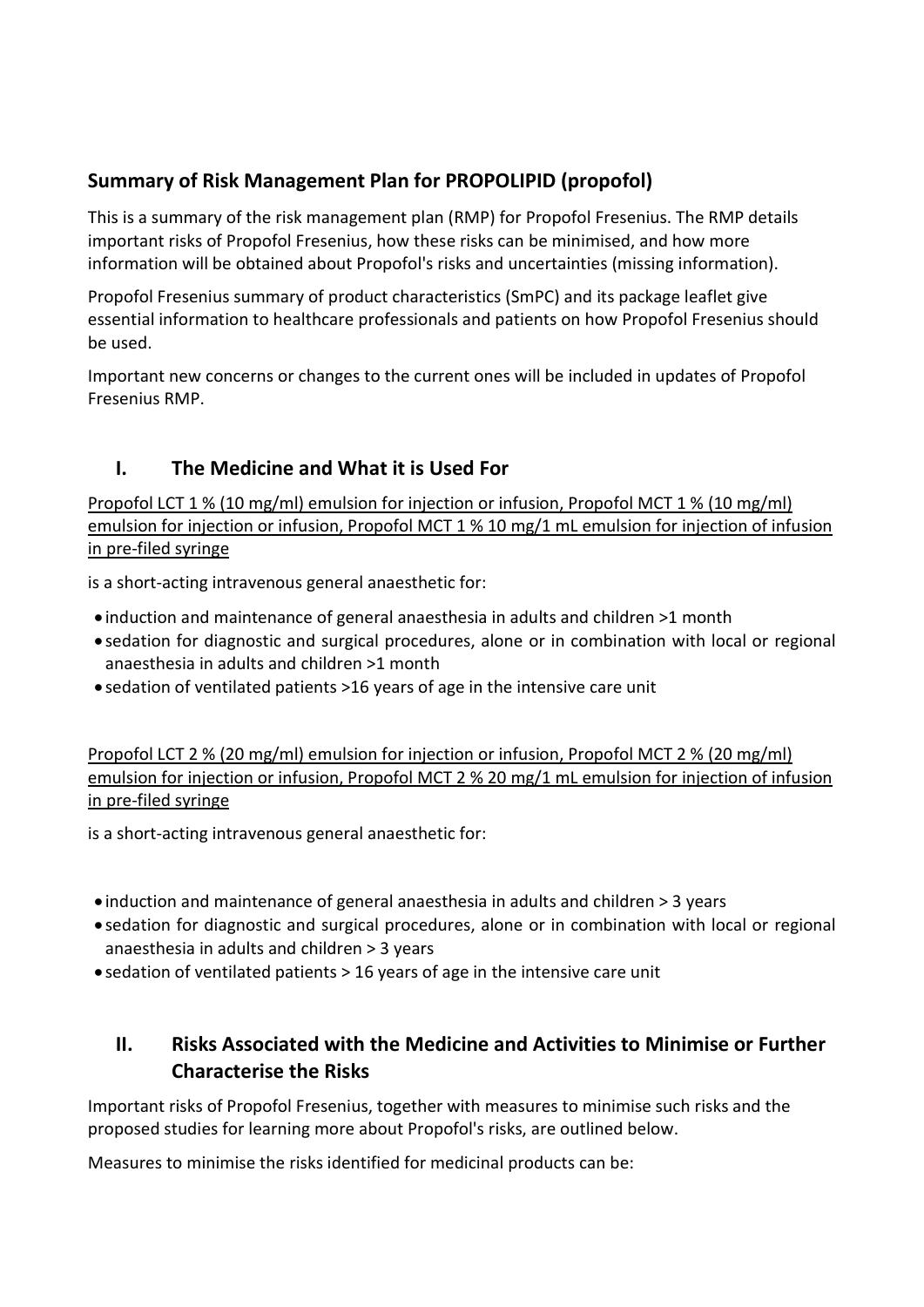- Specific information, such as warnings, precautions, and advice on correct use, in the package leaflet and SmPC addressed to patients and healthcare professionals;
- Important advice on the medicine's packaging;
- $\bullet$  The authorised pack size  $-$  the amount of medicine in a pack is chosen so to ensure that the medicine is used correctly;
- The medicine's legal status  $-$  the way a medicine is supplied to the patient (e.g. with or without prescription) can help to minimise its risks.

Together, these measures constitute routine risk minimisation measures.

In addition to these measures, information about adverse reactions is collected continuously and regularly analysed, including PSUR assessment so that immediate action can be taken as necessary. These measures constitute routine pharmacovigilance activities.

There is no need for additional risk minimization measures or additional pharmacovigilance activities.

### II.A List of important Risks and Missing Information

Important risks of Propofol Fresenius are risks that need special risk management activities to further investigate or minimise the risk, so that the medicinal product can be safely administered. Important risks can be regarded as identified or potential. Identified risks are concerns for which there is sufficient proof of a link with the use of Propofol Fresenius. Potential risks are concerns for which an association with the use of this medicine is possible based on available data, but this association has not been established yet and needs further evaluation. Missing information refers to information on the safety of the medicinal product that is currently missing and needs to be collected (e.g. on the long-term use of the medicine).

| List of important risks and missing information |                                                                                               |
|-------------------------------------------------|-----------------------------------------------------------------------------------------------|
| Important identified risks                      | none                                                                                          |
| Important potential risks                       | none                                                                                          |
| Missing information                             | Neurodevelopmental disorders in children following intrauterine<br>exposure or paediatric use |

#### II.B Summary of Important Risks

The safety information in the proposed Product Information is aligned to the reference medicinal product.